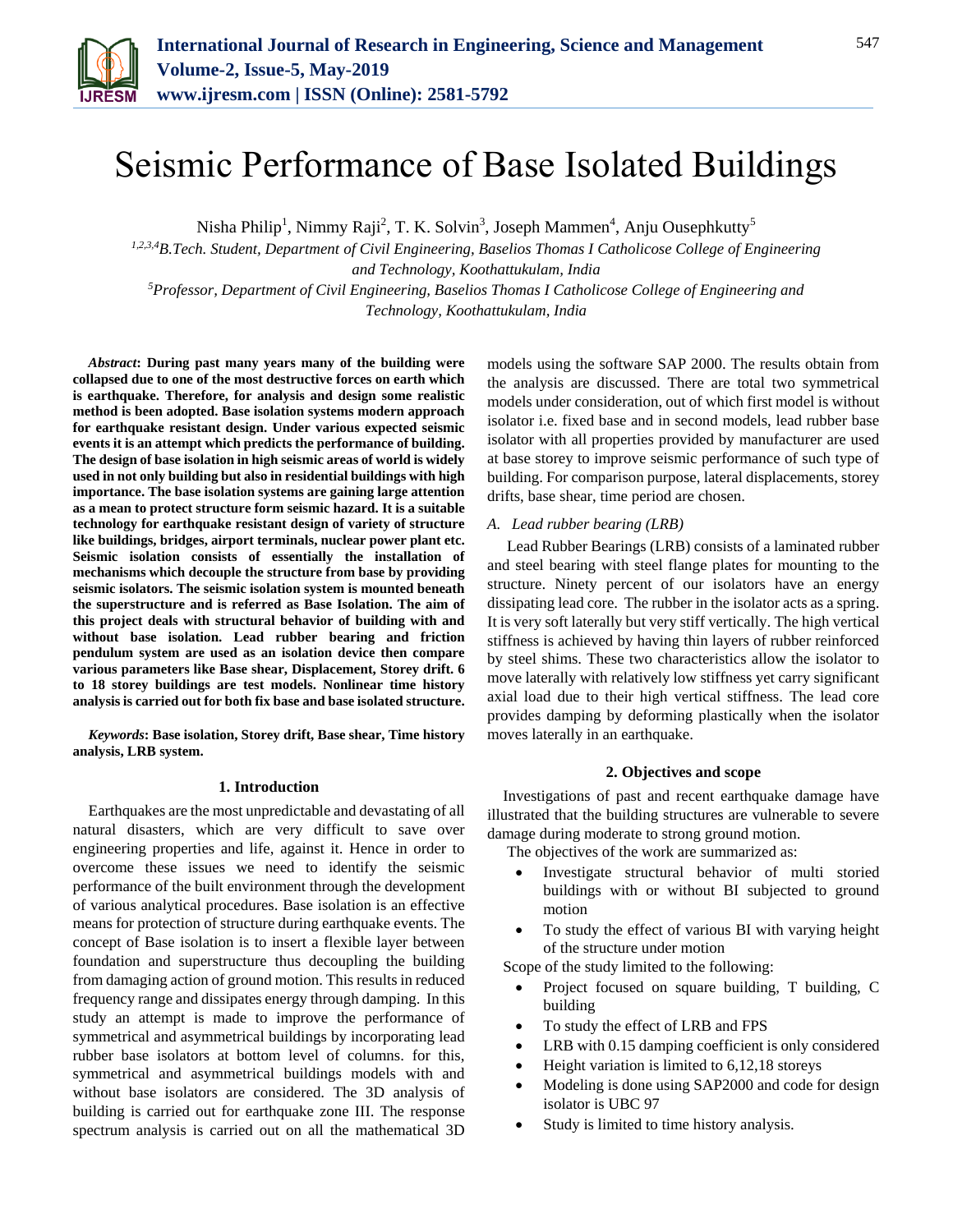

**3. Methodology**

Three models have been considered for the purpose of the study.

- Six storey  $(G+5)$  building.
- Twelve storey  $(G+11)$  building.
- Eighteen storey  $(G+17)$  building.

The methodology followed out to achieve the abovementioned objectives is as follows.

- i. Review of the existing literature by different researchers.
- ii. Design and optimization of building members for  $G+5$ ,  $G+12$ ,  $G+17$  as per Indian codes.
- iii. Study on seismic effect on floor to floor by analyzing the parameters such as lateral displacement, storey drift, time period, base shear.
- iv. Study on Time History Analysis for both fixed support and LRB base isolator.
- v. Comparison of results.

#### *A. Structural specifications*

| Table 1              |                 |           |                   |  |  |  |
|----------------------|-----------------|-----------|-------------------|--|--|--|
| Building design data |                 |           |                   |  |  |  |
| Storey No.           | $G+5$           | $G+11$    | $G+17$            |  |  |  |
| Height               | 18 <sub>m</sub> | 36m       | 54 <sub>m</sub>   |  |  |  |
| Beam size            | 230x450mm       | 300x450mm | 300x500mm         |  |  |  |
| Column size          | 300x450mm       | 300x900mm | 500x1000mm        |  |  |  |
| Slab size            | 110mm           | 110mm     | 120 <sub>mm</sub> |  |  |  |
| Grade of concrete    | M20, M25        | M20, M25  | M20, M25          |  |  |  |
| Grade of rebar       | Fe415           | Fe415     | Fe415             |  |  |  |

Live load on floor is taken as  $3kN/m^2$  and on roof is  $1.5kN/m<sup>2</sup>$ . Floor finish on the floor is  $1kN/m<sup>2</sup>$  and weathering course on roof is 1kN/m<sup>2</sup> .



Fig.1. Plan of (G+5) and (G+11) Building

## *B. Analytical investigations*

#### *1) Time history analysis*

Time History analysis has been carried out using the Imperial Valley Earthquake record of May 18, 1940 also known as the Elcentro earthquake for obtaining the various floor responses. The record has a sampling period of 0.02 seconds. Nonlinear Dynamic analysis (Time History) can be done by direct integration of the equations of motion by step by step procedures. Direct integration provides the most powerful and informative analysis for any given earthquake motion. A time dependent forcing function (earthquake accelerogram) is applied and the corresponding response – history of the structure during the earthquake is computed.



Fig. 2. Acceleration Time History of El Centro Imperial Valley 1940 Ground Motion Records

## **4. Results and discussion**

#### *A. Displacement*

The storey displacement at each level for various building model are obtained from the time history analysis methods is shown below.



Fig. 3. Storey v/s. Displacement for G+5 & G+5 Building Combination



Fig. 4. Storey v/s Displacement for G+11 & G+11 Building Combination

In case of fixed base building, displacement is zero at the base and increases as storey height increases. But in case of base isolated building, at the base there is a considerable amount of displacement and increase in the displacement is less as height increases compared to fixed base building.

# *B. Storey drift*

Inter storey drift of  $(G+5)(G+5)$  building combination and  $(G+11)(G+11)$  building combination with and without base isolator are given below.